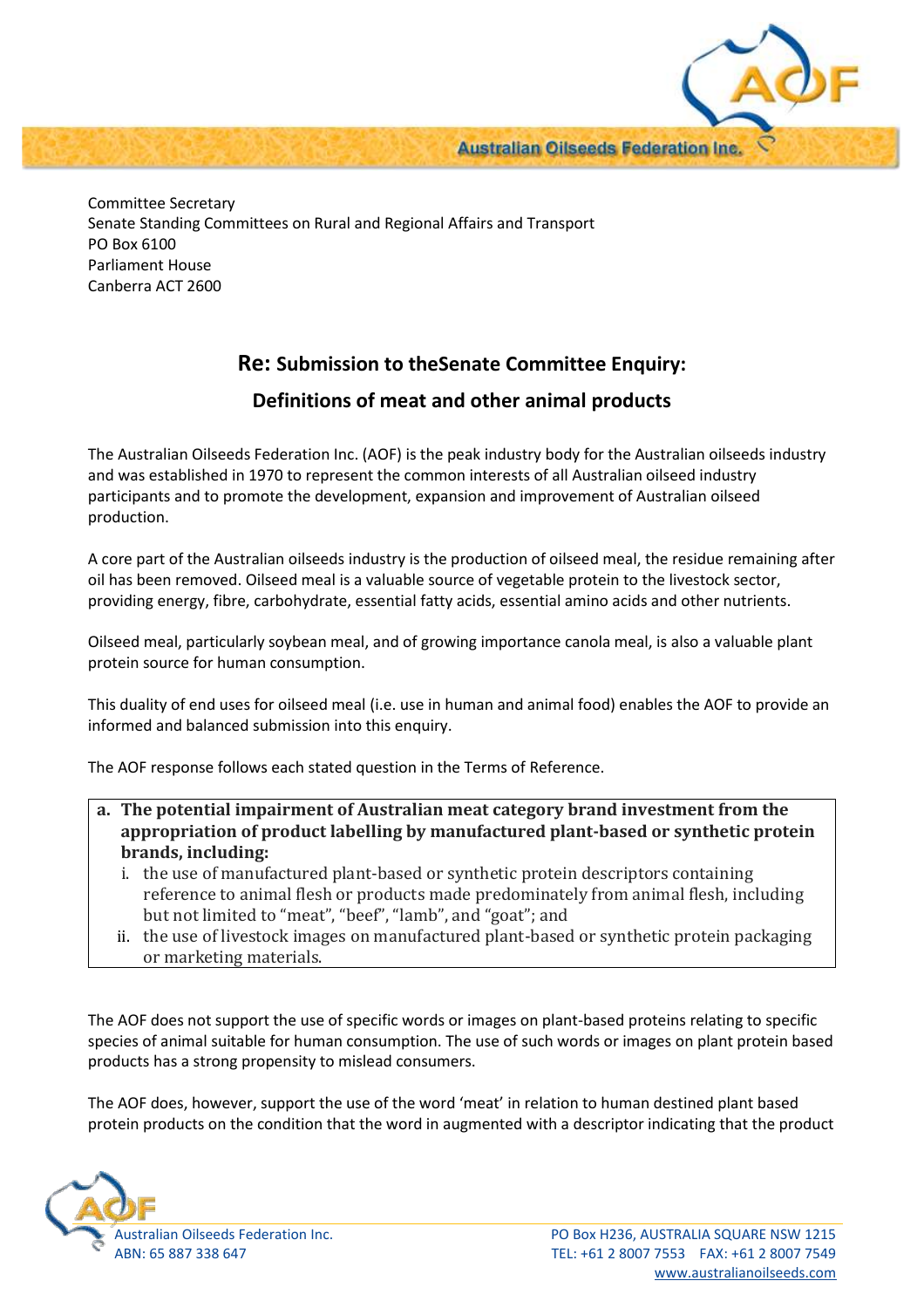

in question is not of animal origin. Terms such as 'Fake Meat', 'Beyond Meat', 'Meat Analogue', 'Plantbased Meat' would be examples of such augmentative descriptors.

This approach is consistent with the nomenclature associated with other analogue products such as plant based beverages ('Soy *Milk*', 'Almond *Milk*, etc); non-dairy cheeses ('Vegan *Cheddar*', 'Plant-based *Mozzarella'*, etc)

The AOF also supports the use of terms for plant-based protein often associated with animal-based food for human consumption, such as 'sausage', 'burger', 'pattie', 'mince' etc as these terms are generic in nature, and not solely used as descriptors for animal-based human foods.

## **b. The health implications of consuming heavily manufactured protein products which are currently being retailed with red meat descriptors or livestock images, including:**

- i. consideration of unnatural additives used in the manufacturing process; and
- ii. consideration of chemicals used in the production of these manufactured protein products.

The AOF recognises and supports the robust and science-based Australian food regulatory system as administered through FSANZ, acknowledging that approved additives and chemicals used in the food manufacturing system have undergone extensive assessment for human safety. This includes additives and chemicals used in the processing of animal-based meat products equally with those used in the production and preservation of plant-based meat analogues.

The AOF supports the use of approved additives and processing chemicals in both animal-based meat products and plant-based meat analogue products for the purpose of ensuring food safety, food preservation, textural integrity and organoleptic qualities.

The AOF also acknowledges that Australia has a robust regulatory system ensuring clear labelling of all ingredients, including the inclusion of approved additives, to ensure consumers are able to make informed choices.

- c. **The immediate and long-term social and economic impacts of the appropriation of Australian meat category branding on businesses, livestock producers and individuals across regional, rural and remote Australia, including:**
	- i. the reliance upon imported ingredients;
	- ii. the support of regional employment; and
	- iii. the state and commonwealth taxation contribution from the Australian red meat and livestock sector

The oilseed protein sector contributes strongly to Australia's rural and remote economies through the production and processing of canola and soybean crops. ABARES estimates the production value of canola alone in 2021/22 to be \$2.7 billion<sup>1</sup>. Approximately 55% of the canola crop volume (not value) is processed into canola meal providing a locally sourced, locally processed nutritious feed for the livestock industry. Over 80% of the canola protein meal is processed in rural and regional communities, supporting significant

<sup>1</sup> ABARES AGricultural Commodities- June 2021